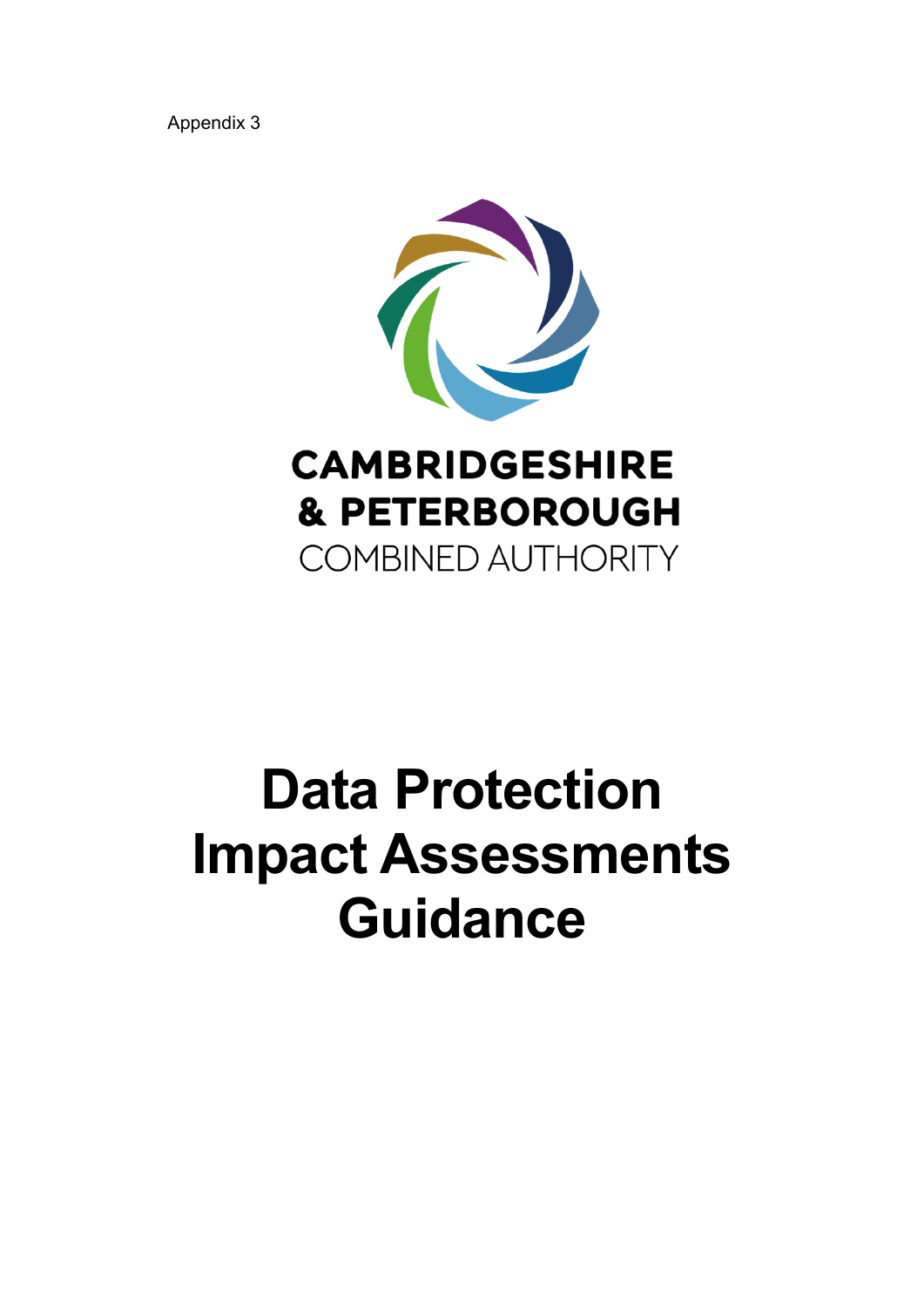| Type of document:     | Guidance                                                 |
|-----------------------|----------------------------------------------------------|
| Document produced by: | Cambridgeshire & Peterborough CA Data Protection Officer |
| Document approved by: | Cambridgeshire & Peterborough Combined Authority Board   |
| Version:              | Version 1                                                |
| Issue date:           |                                                          |
| How is this shared?   | Electronically                                           |
| Date due for review:  | <b>Annually April</b>                                    |
| Reviewer:             | Rochelle Tapping                                         |
|                       | Susan Hall                                               |

| Data Protection Contact |                                          |              |  |
|-------------------------|------------------------------------------|--------------|--|
| <b>Contact Details</b>  | Email                                    | <b>Phone</b> |  |
| Rochelle Tapping        | dpo@cambridgeshirepeterborough-ca.gov.uk | 07923250218  |  |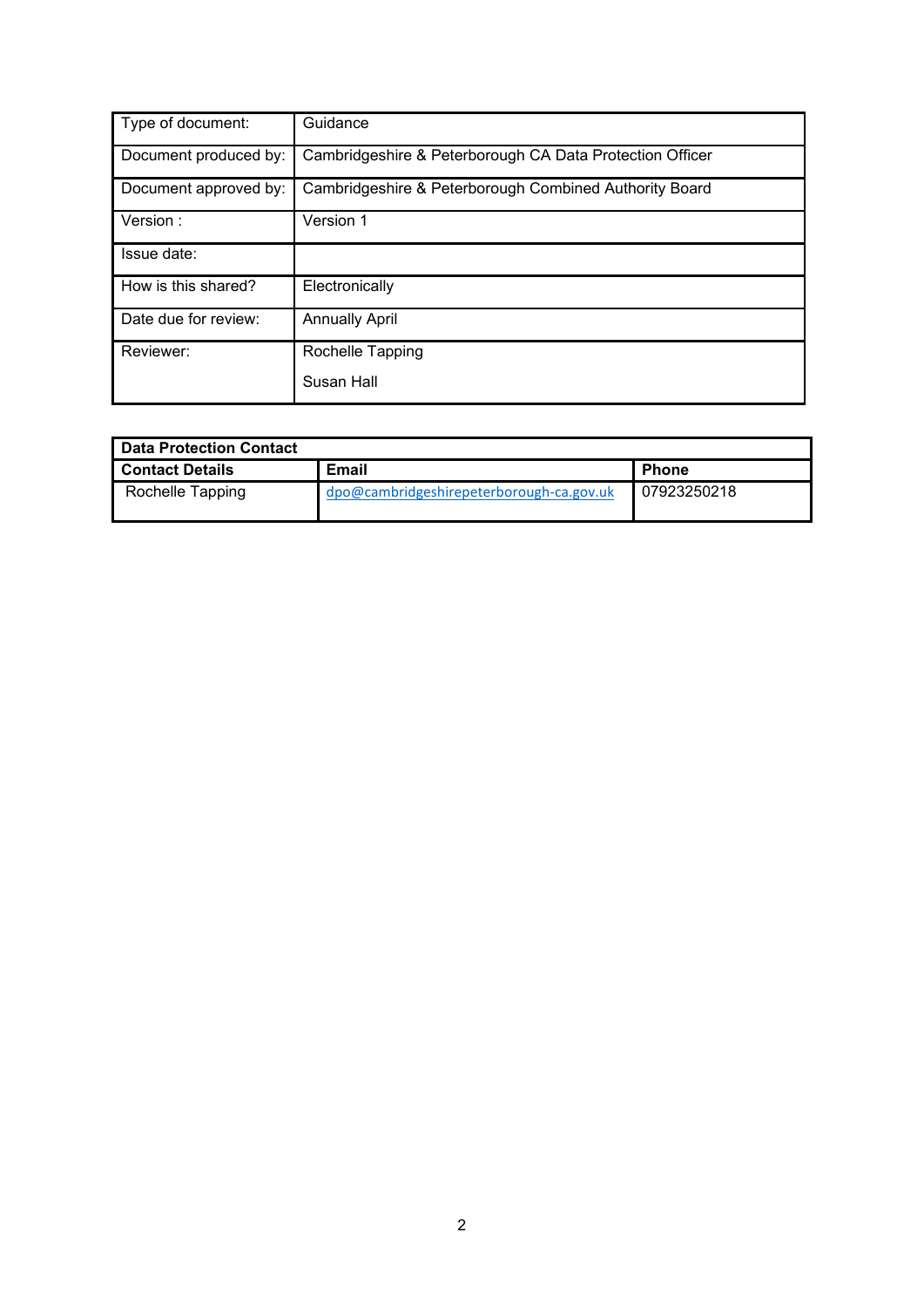### **Table of Contents**

| We are just commissioning a service so we won't be collecting the information ourselves? 5    |  |
|-----------------------------------------------------------------------------------------------|--|
| We are only getting anonymised data from the provider to help us review their performance.  5 |  |
| The project involves many partners so who does this and do we need more than one? 5           |  |
|                                                                                               |  |
|                                                                                               |  |
|                                                                                               |  |
|                                                                                               |  |
|                                                                                               |  |
|                                                                                               |  |
|                                                                                               |  |
|                                                                                               |  |
|                                                                                               |  |
|                                                                                               |  |
|                                                                                               |  |
|                                                                                               |  |
|                                                                                               |  |
|                                                                                               |  |
|                                                                                               |  |
|                                                                                               |  |
|                                                                                               |  |
|                                                                                               |  |
|                                                                                               |  |
|                                                                                               |  |
|                                                                                               |  |
|                                                                                               |  |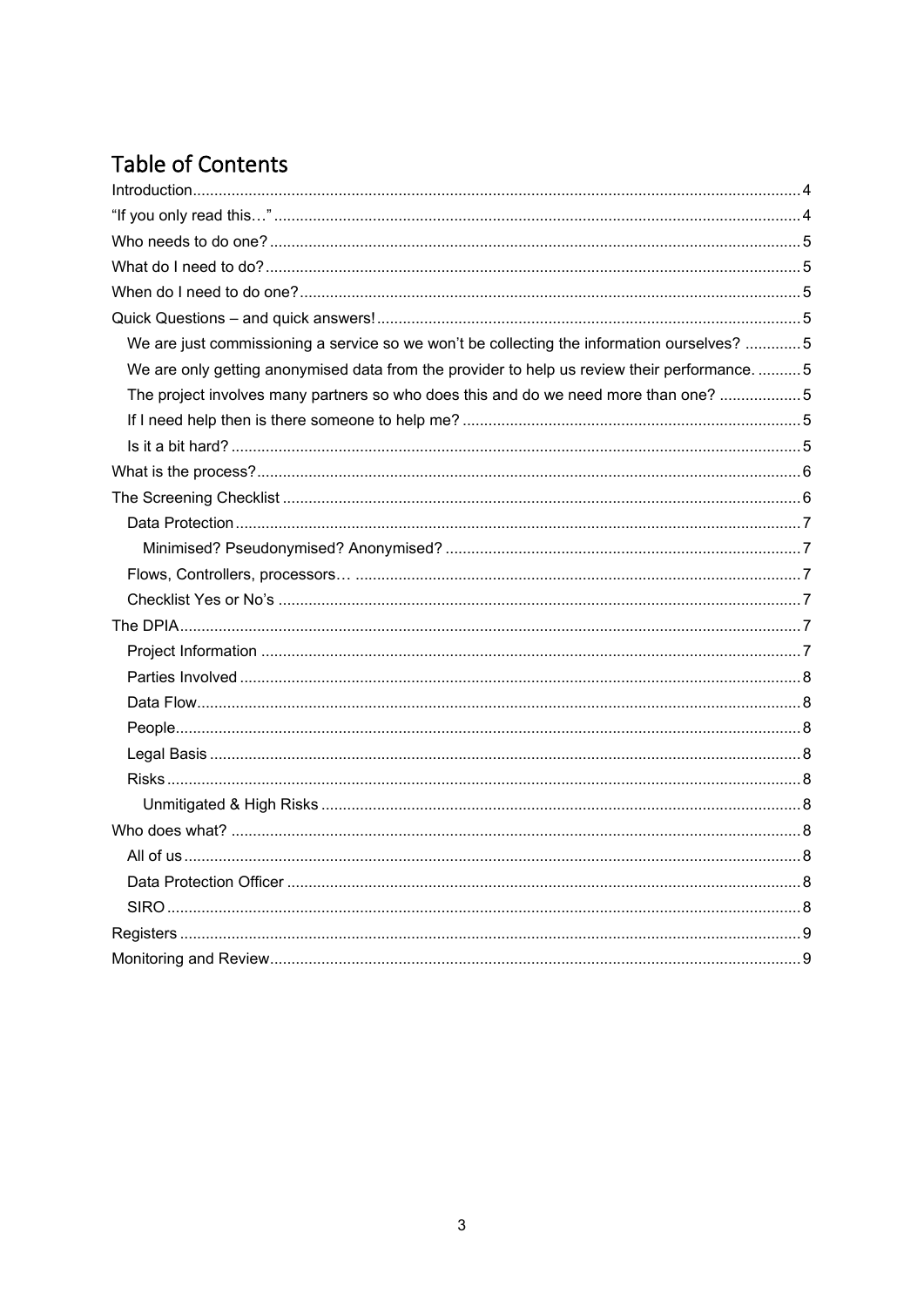### <span id="page-3-0"></span>**Introduction**

Data protection is all about using information about people responsibly and transparently. Every time we use a piece of information about someone then we will have an impact on their privacy. This is because the information we hold about them is personal to them so if we misuse or lose it then their private information could become public or we make decisions which affect their life.

When we start using new systems, collecting new information, or providing a new service then we will need to think about the impact on our customers' private life.

We need to think "Privacy By Design" which means we build protecting our customers' privacy into every project. It means we balance what we want to do against someone's right to privacy – what is good for us is not necessarily good for them. You can find out more about the idea of Privacy By Design later in this policy.

To help us to do all of this then we need to think about how we assess that impact; such as making sure that we have considered the risks of what we are planning, how we will reduce those risks and importantly is what we are doing fair. This is called a Data Protection Impact Assessment or DPIA for short.

### <span id="page-3-1"></span>**"If you only read this…"**

DO make sure that you have completed a DPIA screening checklist before you start your project

DO explain clearly what the project is because not everyone is an expert in your area

DO make sure you confirm whether a DPIA is needed

Do make sure you know what the risks are and how you will mitigate them

DO ask the Data Protection Officer for advice and help

Don't think because we are commissioning a service that we are not responsible for the personal information

Don't think that this is for the Data Protection Officer to worry about, its your responsibility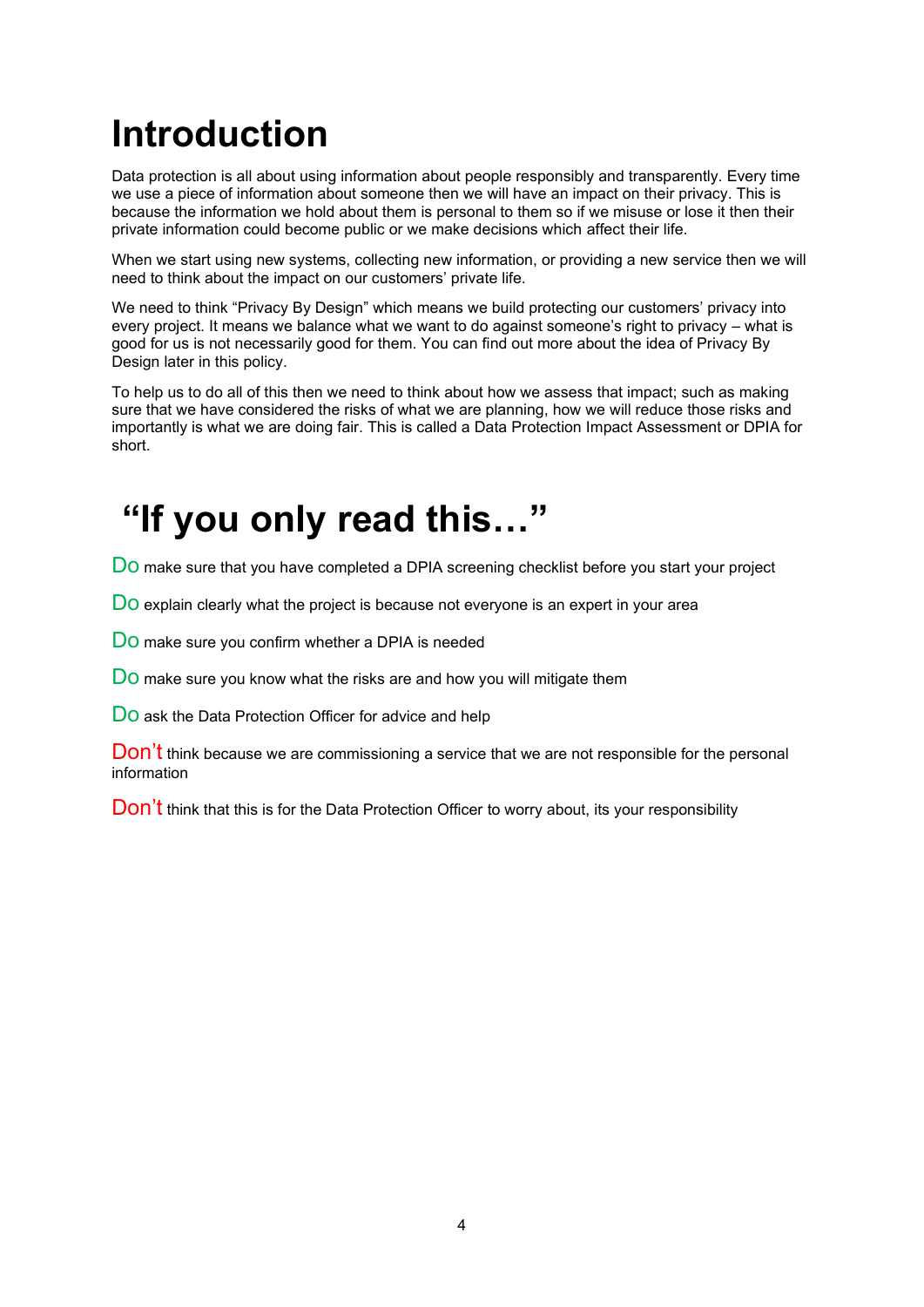### <span id="page-4-0"></span>**Who needs to do one?**

Any one of us who is responsible for a project and/or managing a project needs to think about a DPIA. The project could be something brand new like a new service or new system or it could be changing a current service or system.

### <span id="page-4-1"></span>**What do I need to do?**

The change in data protection legislation made it mandatory for us to consider the potential impact on privacy that the project or service could have. The first step is to complete a screening checklist so that the Data Protection Officer (DPO) can determine whether you need to do a further assessment.

### <span id="page-4-2"></span>**When do I need to do one?**

You should do one at the start of the project or before you commission a service so that you have considered all the risks from the outset and can design processes that reduce or remove those risks.

### <span id="page-4-3"></span>**Quick Questions – and quick answers!**

#### <span id="page-4-4"></span>**We are just commissioning a service so we won't be collecting the information ourselves?**

Maybe not but you are asking and paying someone else to do it on our behalf. They wouldn't do it if we weren't asking them to. This means that we have a responsibility for the use of that data.

#### <span id="page-4-5"></span>**We are only getting anonymised data from the provider to help us review their performance.**

See above answer – to give you that data, they need to have collected the actual personal information that we asked them to. We have a responsibility for it.

#### <span id="page-4-6"></span>**The project involves many partners so who does this and do we need more than one?**

No. The lead organisation needs to take ownership with the support of the other partners so there is just one DPIA but which covers all.

#### <span id="page-4-7"></span>**If I need help then is there someone to help me?**

Yes the DPO is here for that. All we ask is that you explain in simple terms what your project is – what it is about, what information is being used, about who and why. Remember you are the person who knows the most about your service, not us.

#### <span id="page-4-8"></span>**Is it a bit hard?**

It may look like another bit of bureaucratic paperwork but actually it helps you understand what your risks may be beyond cost or deadlines. Knowing these and how you resolve them could help your project be even better.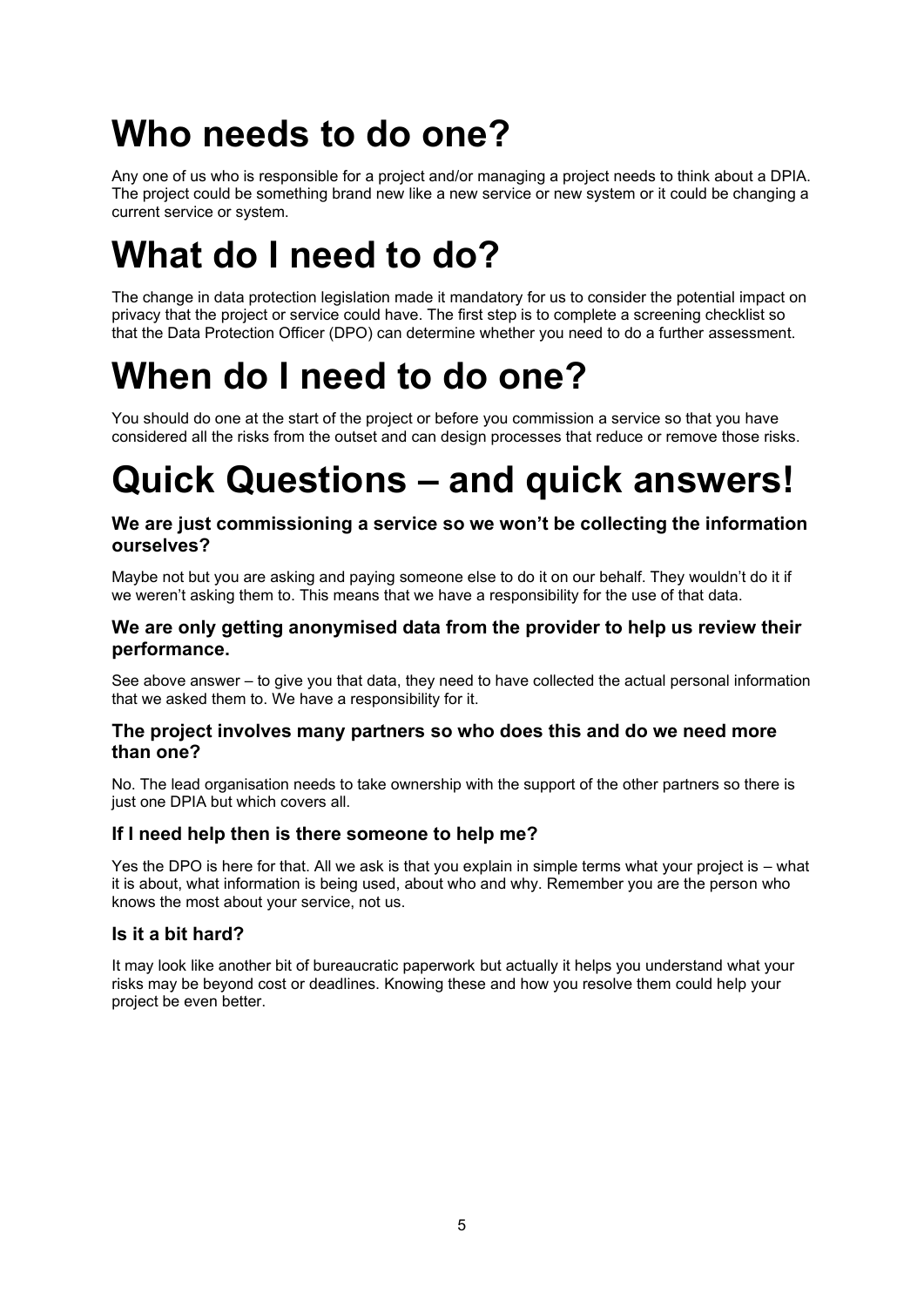### <span id="page-5-0"></span>**What is the process?**

<span id="page-5-1"></span>The flowchart below shows the outlined process and links to further sections.

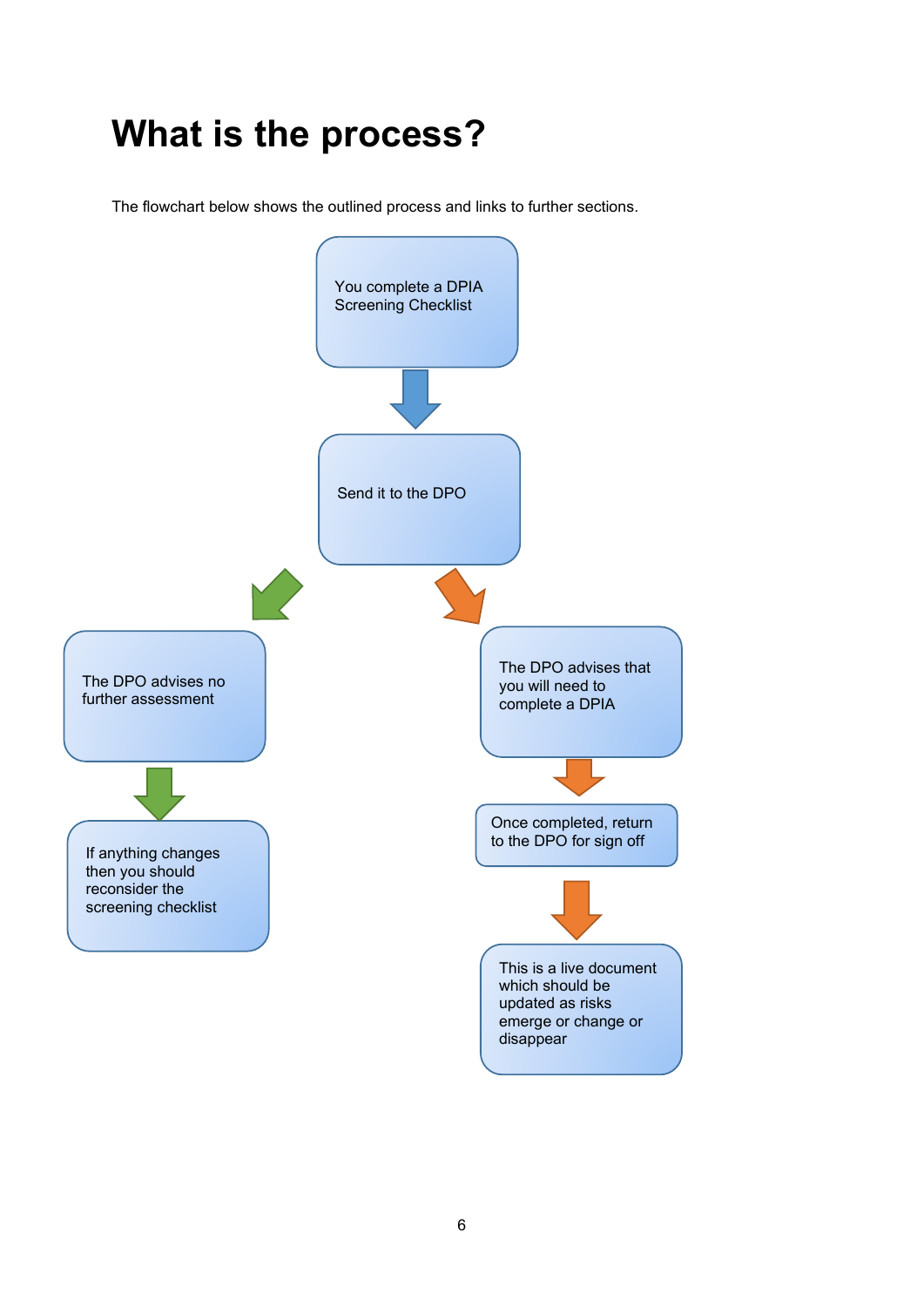### **The Screening Checklist**

This helps to show that you have considered privacy in your project. We need a clear and simple explanation of what your project is about. As well as the objective, we need you be clear on who is involved, what the benefits are and importantly what the risks are.

Remember we will not necessarily understand your service like you do so acronyms or abbreviations may not make sense.

#### <span id="page-6-0"></span>**Data Protection**

It is also at this stage that we ask you to consider what information you actually **need** to use and **not**  what is easiest or **not** just what you want. Just because using the full data on 1000 people is easier than having that data anonymised or pseudonymised does not make it right. It may also help you avoid more paperwork!

#### <span id="page-6-1"></span>**Minimised? Pseudonymised? Anonymised?**

*Minimised* means that you have stripped back as much as you can. If you only need age and postcode then that is what you use rather than name, address and date of birth.

*Pseudonymised* means that we have replaced any data which could identify someone with a code known to us. So instead of John Smith we say Person 5TVRA. It means that we can look back and reidentify John Smith if we need to.

*Anonymised* information means that we will not be able to identify anyone even if we wanted to.

#### <span id="page-6-2"></span>**Flows, Controllers, processors…**

It is also here where we need to think if information is being shared between parties and why. This is important because along with why we have this project or why we have commissioned the service, then it helps determine who is a controller and who is a processor.

#### <span id="page-6-3"></span>**Checklist Yes or No's**

There are then a series of questions we need you to answer yes or no to. There are four situations where a DPIA is mandatory – regular profiling and automated decision making, using special category data on a large scale, undertaking regular monitoring of public space and high risk processing.

In the screening checklist, you will see how these are explained. Whilst the first three are each a question, the definition of high risk processing could be a number of factors.

There is a second category where a DPIA may not be required but could prove useful and helps understand the information we are collecting and the risks with it. There may be some discretion here as to whether a DPIA is done but remember the DPIA can be a very useful way of making sure that we have thought of all the possible risks and benefits to our service users. It shows that we have thought about our service users and their privacy.

## <span id="page-6-4"></span>**The DPIA**

If a DPIA is required then we want this to be something that you can complete without it being too onerous or difficult.

The form covers a number of areas in more detail than the screening checklist but you can take some information from that to include in the [DPIA.](https://cccandpcc.sharepoint.com/:w:/r/sites/PCCInformationGovernance/Shared%20Documents/IG%20Made%20Simple/IG%20Made%20Simple%20%233b%20PCC-CCC%20DPIA%20v2020.docx?d=wf06671e3284f42aaaff64824a238a66c&csf=1&e=pLAaFj)

#### <span id="page-6-5"></span>**Project Information**

This covers much of what was in the screening checklist but also identifies why a DPIA is being completed.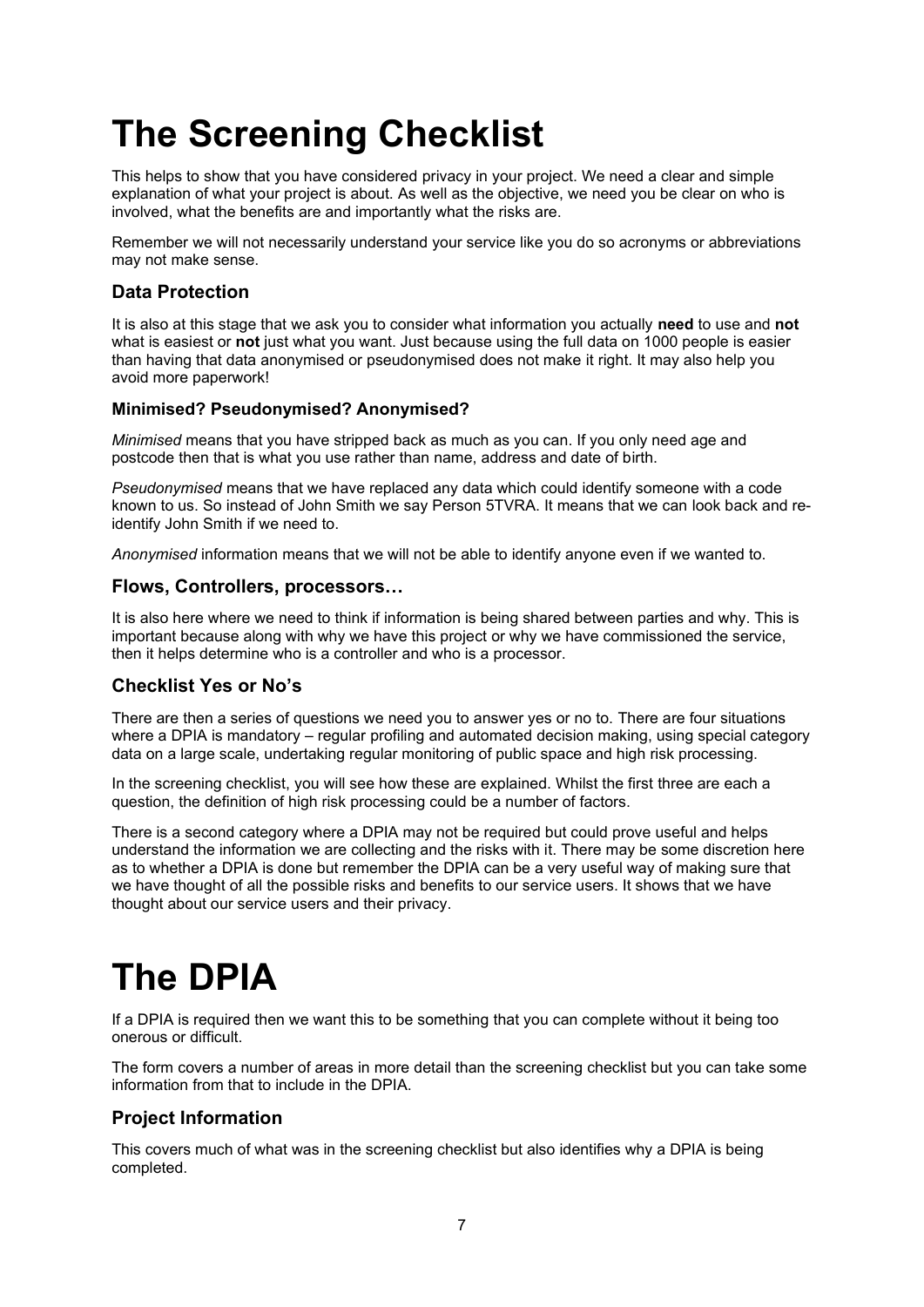#### <span id="page-7-0"></span>**Parties Involved**

You should include all internal parties including the likes of Finance, Legal and ICT. Remember that all of these will have an input from costs to contracts to the system and its impact on the network.

It is also key to make sure that you have noted all external parties especially those who are acting on behalf of a party e.g. Serco acting on behalf of PCC or LGSS for CCC.

#### <span id="page-7-1"></span>**Data Flow**

This section is really important. This is where we identify where information is coming from and going to, what we are doing with it and why, who will have access and why, how we will protect it, where it will be stored and how long for.

#### <span id="page-7-2"></span>**People**

This is about the people whose data we are processing. We need to understand who they are, how we will explain what we are doing and how we make sure that we can meet their rights under data protection.

#### <span id="page-7-3"></span>**Legal Basis**

Anything we do with personal information must be lawful. This means that we have a reason to do something with that data and we can say what that is. There are six reasons for processing personal information and ten for processing special category data. We need to pick one of each.

#### <span id="page-7-4"></span>**Risks**

Whenever we process personal information, there will be risks and it is useful to identify those. Once we identify a risk then we need to say how we will mitigate or limit its impact and how we will know that this has been successful.

#### <span id="page-7-5"></span>**Unmitigated & High Risks**

The assessment should highlight any risks we think we may encounter. It should also ensure that we have plans to reduce or eliminate those risks. If you believe that you have identified a risk which cannot be mitigated or even despite that mitigation remains high then speak to the DPO. We may have to discuss with the ICO if we want to go ahead with something which has such high risks.

### <span id="page-7-6"></span>**Who does what?**

#### <span id="page-7-7"></span>**All of us**

We all need to think about a DPIA. We need to consider risks and how we mitigate them. Project managers and sponsors should ensure that a DPIA screening checklist is completed and any further assessments are also completed.

#### <span id="page-7-8"></span>**Data Protection Officer**

The DPO will assess the screening checklist and determine the next action – no further action or a DPIA. They are also there to advise you and challenge you in the nicest possible way. Their job is to help you consider risks, mitigation and compliance. They may discuss the matter with the Information Risk Group.

#### <span id="page-7-9"></span>**SIRO**

The SIRO is the senior officer with responsibility for security, risk and data. The SIRO will review and agree a full DPIA where necessary.